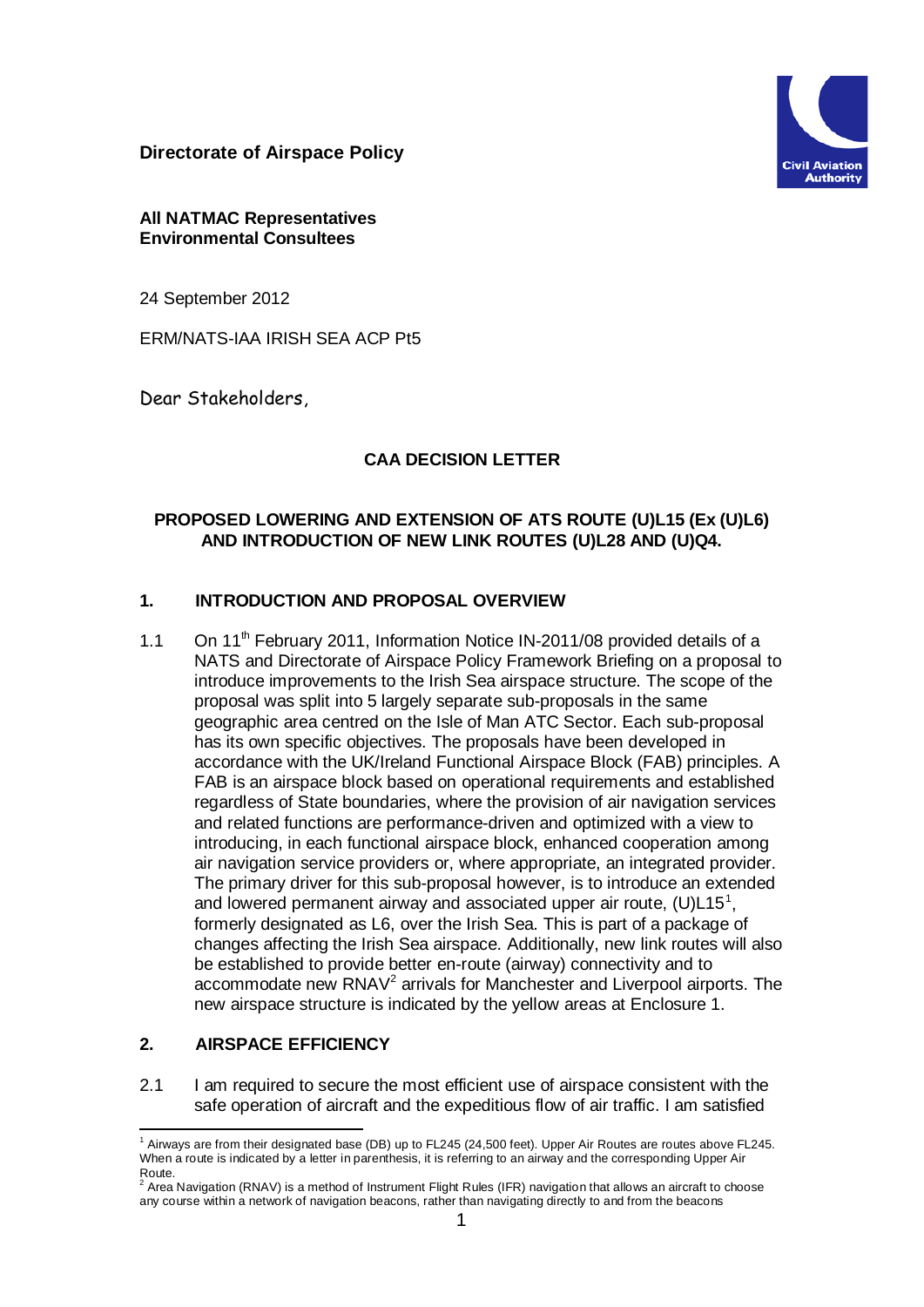that (U)L15 will provide additional en-route connections for Belfast departures to the southeast, above Flight Level (FL)145 (approx 14500 feet), and will also be able to accommodate certain transatlantic overflights which are likewise positioned south on the existing (U)L10. (U)L15 will also help address the complexity of the existing airspace structure by increasing flexibility. L15 will now start at DUFFY in the Belfast Terminal Manoeuvring Area (TMA) and will then route via PEPOD to MALUD, where it will join the existing (U)L6, which will also be redesignated (U)L15. The base level of the airway south of MALUD will be lowered from FL185 down to FL145 to reflect the base level of the route north of MALUD. By extending the route in the Belfast TMA and introducing the extended L603 from the IOM, NATS is able to introduce a more effective route structure that removes existing Directs (DCT), which is in accord with the European Network Management Route Availability Document requirements to reduce the number of DCTs. The more efficient route structure will help reduce controller workload with fewer tactical instructions being required. L15 will be a Class D airway as it passes through the Strangford Control Area (CTA), and then Class A from MAKUX to MALUD.

- 2.2 The introduction of link routes (U)L28 and (U)Q4 will serve to facilitate the introduction of the new RNAV STARs to Manchester and Liverpool. Aircraft inbound to Liverpool will leave (U)L15 at SOSIM, join (U)L28 and then route via PENIL. Manchester traffic will continue on (U)L15 to GIGTO, join (U)Q4 and then route via Wallasey. Although State policy requires all participating en-route traffic to be RNAV equipped, non-RNAV aircraft requesting to join the respective Manchester and Liverpool STARs will fly the existing procedures.
- 2.3 Traffic flows across the Irish Sea have to integrate with the existing air traffic management (ATM) system. In particular, integration with the  $IFACTS<sup>3</sup> ATM$  $IFACTS<sup>3</sup> ATM$  $IFACTS<sup>3</sup> ATM$ system implemented for the London Area Control Swanwick (SWN) Sectors above FL285 is required. This is achieved by iFACTS simply using the new route and fixes (points) in the same way it does with every other route or fix. This enables a reduction in tactical vectoring<sup>[4](#page-1-1)</sup> being required as aircraft can be placed on their own navigation. I am satisfied that this advance in conflict detection delivers a safety benefit..

### **3. AIRSPACE USERS**

3.1 I am required to satisfy the requirements of operators and owners of all classes of aircraft. NATS undertook a comprehensive consultation with all affected stakeholder groups. The British Gliding Association (BGA) objected to lowering of L15 to FL145 in the Mold (AMPIT) area as it would affect their high level gliding operations. However, I am satisfied that as there is a clear operational benefit to the additional airspace being introduced, a modified letter of agreement that will enable the BGA members to operate under certain Flexible Use of Airspace (FUA) arrangements, will accommodate both NATS and BGA requirements without disadvantaging any other airspace users. The MoD has indicated that it has no objections to any airspace development that is part of this sub-proposal.

<span id="page-1-1"></span><span id="page-1-0"></span>

 $3$  Interim Future Area Control Tools Support<br> $4$  Vectoring is the application of headings having to be given by a radar controller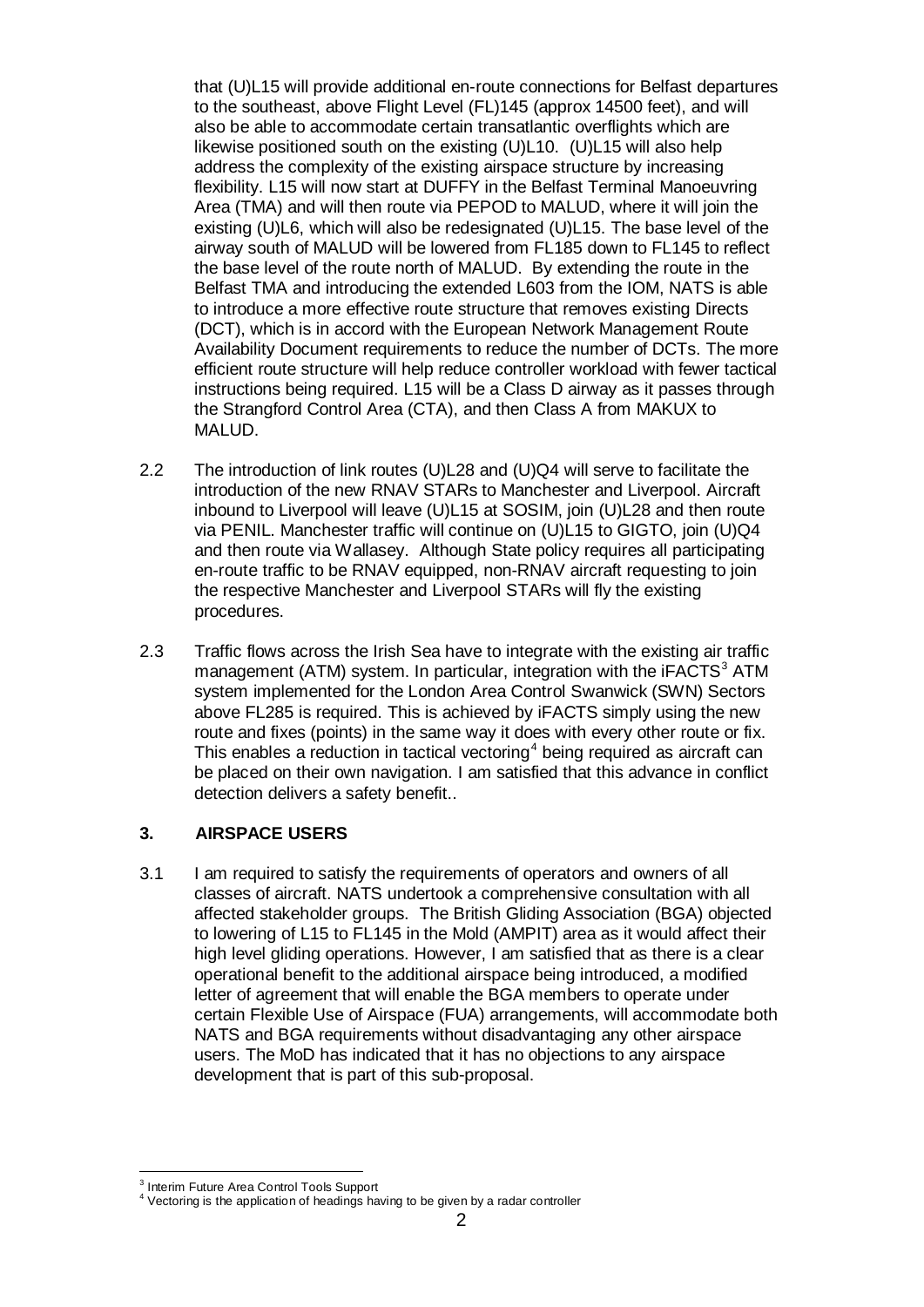# **4. INTERESTS OF OTHER PARTIES**

4.1 I am also required to take account of the interests of any other person (other than an operator or owner of an aircraft) in relation to the use of any particular airspace or the use of airspace generally. Although most of the revised route structure is wholly contained over the Irish Sea, L15 will now overly the Clwydian Range lower than it does at present, but above FL145. I am satisfied that NATS has satisfactorily explained that the route will only be used on an occasional basis by an estimated 10 additional flights per day.

### **5. ENVIRONMENTAL CONSIDERATIONS**

5.1 I have considered the environmental impact of air operations and it is reasonable to conclude that there is a broadly neutral environmental impact as a result of the changes associated with this proposal. The unquantified impact of a reduction in fuel uplift is likely to be so small as to be insignificant in considering this sub-proposal. They added that although L15 will overly the Clywdian Range AONB at a lower flight level than before, the area is already overflown to some extent by aircraft below FL145.

### **6. SAFETY**

6.1 As my primary duty is to maintain a high degree of safety in the provision of air traffic services, my staff, together with colleagues from the Safety Regulation Group of the CAA have confirmed that the proposed airspace design and associated management arrangements can be safely adopted. The appropriate safety management processes resulting from this airspace change will be completed prior to the introduction of any operational change and thus safety levels will be maintained.

### **7. NATIONAL SECURITY**

7.1 I am satisfied that national security will not be impacted by this proposal and the specific consultation requirements with the Secretary of State for Defence have been discharged by correspondence with the MoD who has confirmed it is content with the proposal.

### **8. REGULATORY DECISION**

- 8.1 I am satisfied that the new airspace arrangements will help provide a more efficient route structure that will provide increased flexibility and help reduce controller workload. The additional routes will also provide considerably greater connectivity and will reduce the number of DCTs, in line with the flightplanning requirements of the European Network Management RAD. The advancement in global navigation systems will be reflected by the introduction of more RNAV routes and procedures that can work independently of the ground navigational infrastructure. These route changes have been introduced as part of the further development of the UK/Ireland FAB and will not necessarily disadvantage other airspace users. I am also satisfied that the single option put forward in the consultation was the only viable option, as the do nothing option would not have realised any operational benefits.
- 8.2 I have therefore decided to approve the lowering and extension of this ATS route and the introduction of the link routes on the grounds they provide increased flexibility and a more efficient route structure. The changes also satisfy the operational requirements of the PC sectorisation and potential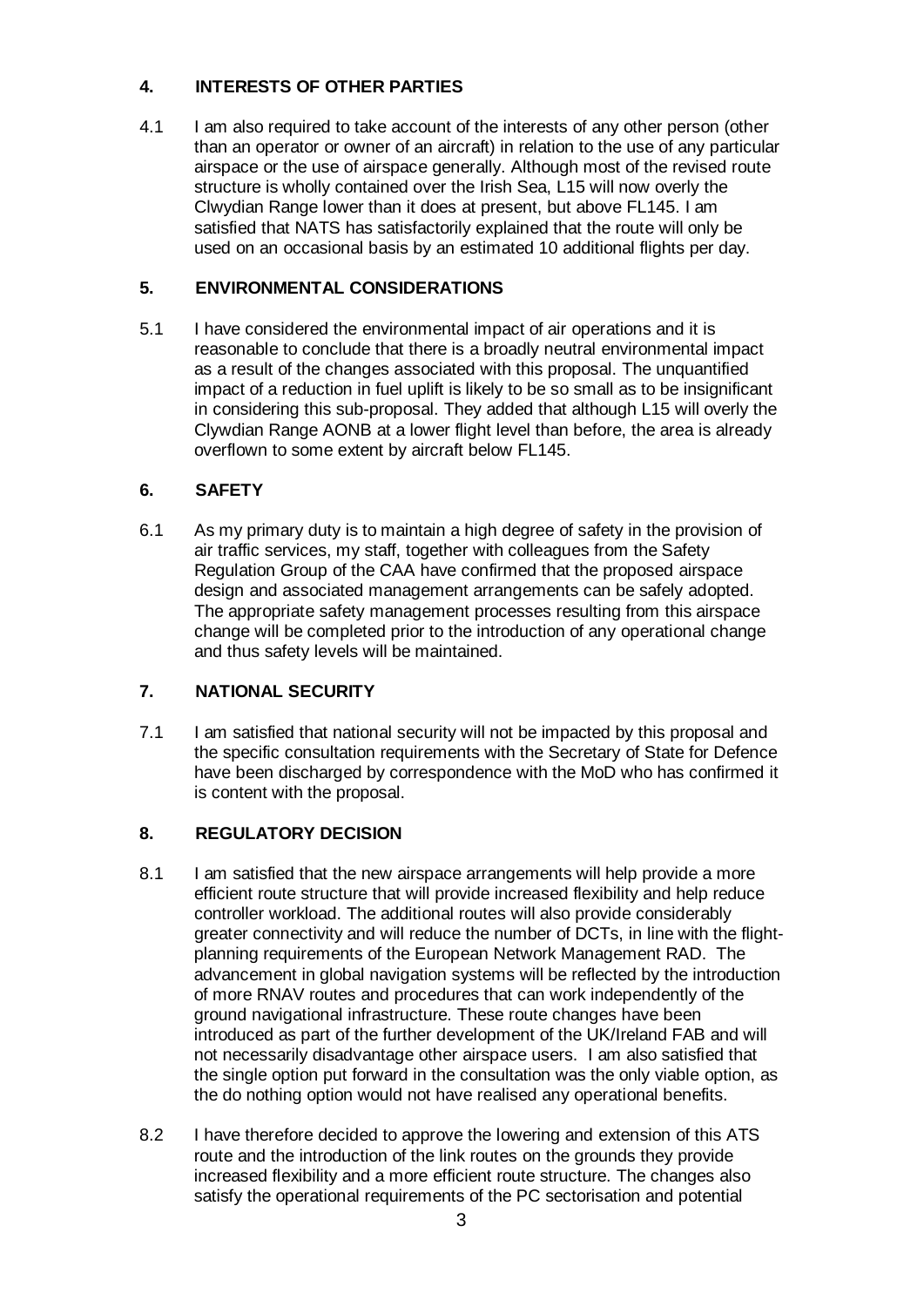integration with Swanwick Sectors' traffic requirements, whilst accommodating the needs of other airspace users. The revised airspace will become effective from 13 December 2012. My staff will review the effectiveness of the arrangements not before 12 months after introduction and the results of this review will be published.

8.3 If you have any queries, the DAP Project Leaders are Mac Mackay and Clive Grant, who can be contacted on 020 7453 6552/6551, [mac.mackay@caa.co.uk](mailto:mac.mackay@caa.co.uk) or [clive.grant@caa.co.uk](mailto:clive.grant@caa.co.uk)

Yours sureachy,<br>Mah Suem

Mark Swan **Director** 

Enclosure: 1. Extension and Lowering of (U)L15 and Introduction of Associated Link Routes (U)L28 & (U)Q4